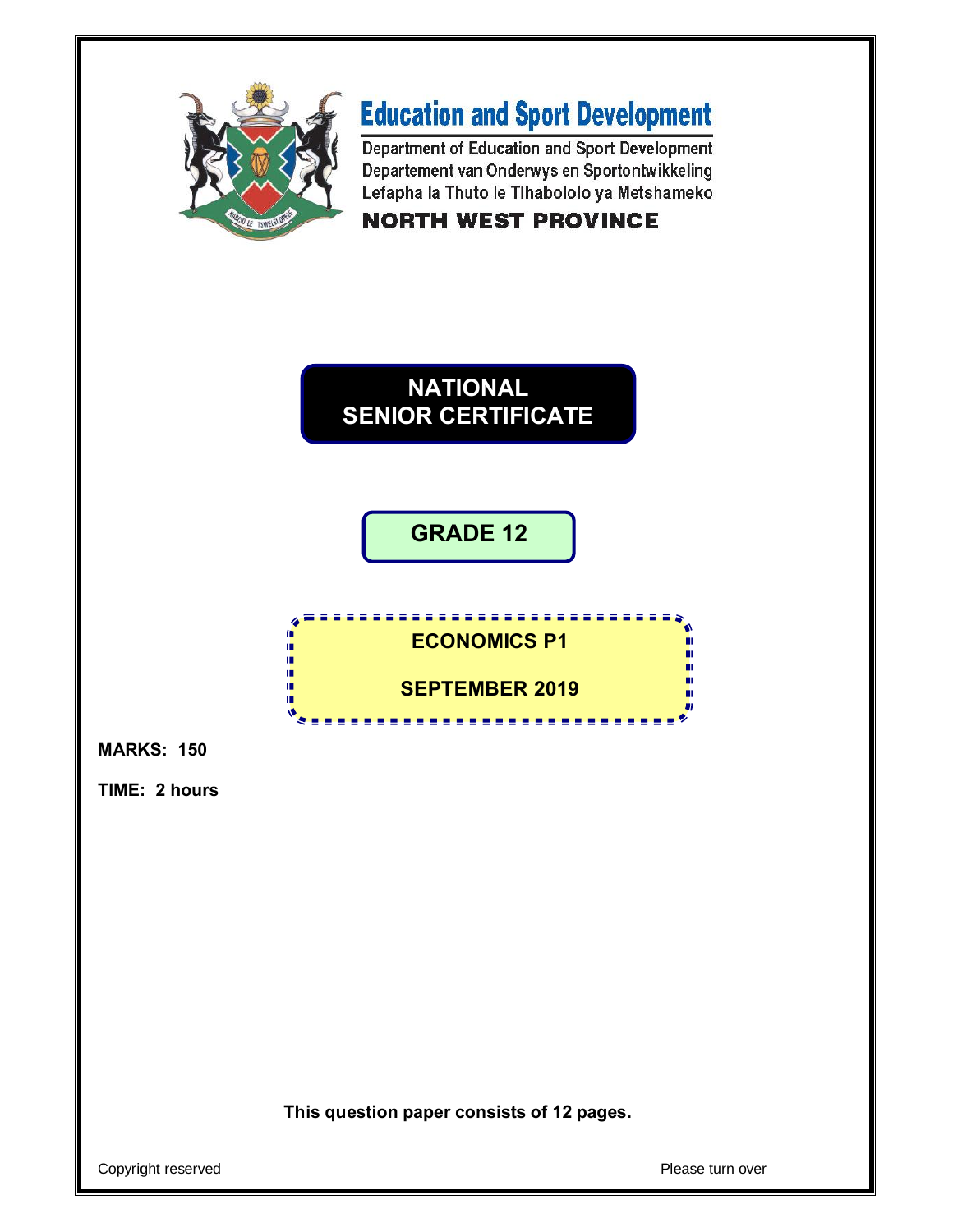#### **INSTRUCTIONS AND INFORMATION**

- 1. Answer FOUR questions as follows in the ANSWER BOOK:
	- · SECTION A: COMPULSORY
	- · SECTION B: Answer TWO of the three questions.
	- · SECTION C: Answer ONE of the two questions.
- 2. Answer only the required number of questions. Answers in excess of the required number will NOT be marked.
- 3. Number the answers correctly according to the numbering system used in this question paper.
- 4. Write the number of the question above each answer.
- 5. Read the questions carefully.
- 6. Start each question on a NEW page.
- 7. Leave 2. 3 lines between subsections of questions.
- 8. Answer the questions in full sentences and ensure that the format, content and context of your responses comply with the cognitive requirements of the questions.
- 9. Use only black or blue ink.
- 10. Non-programmable pocket calculators may be used.
- 11. Write neatly and legibly.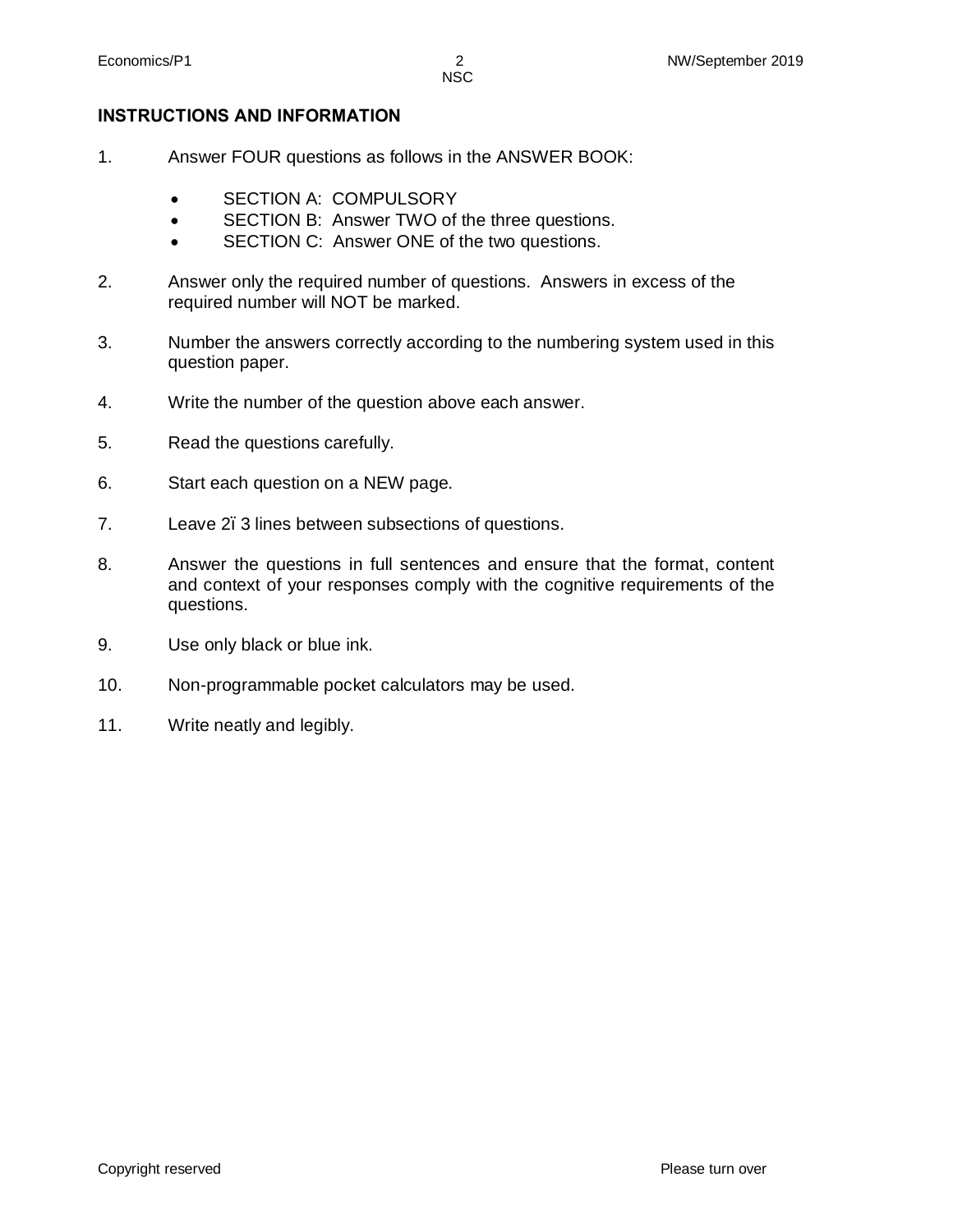#### **SECTION A (COMPULSORY)**

#### **QUESTION 1 30 MARKS – 20 MINUTES**

- 1.1 Various options are provided as possible answers to the following questions. Choose the correct answer and write only the letter  $(A \cdot D)$  next to the question number (1.1.1 . 1.1.8) in the ANSWER BOOK.
	- 1.1.1 The foreign sector is part of the  $\ddot{\text{o}}$  economy.
		- A informal
		- B mixed
		- C closed
		- D open
	- 1.1.2 The cycle that lasts from 7 to 11 years and are caused by changes in net investments by government and businesses is called the ...
		- A Kondratieff
		- B Kitchin
		- C Jugler
		- D Kuznet
	- 1.1.3 The financial year of the government runs from ...
		- A 1 March to 28 February.
		- B 1 April to 31 March.
		- C 1 November to 31 October.
		- D. 30 July to 1 June.
	- 1.1.4 A systematic record of all transactions between one country and other countries within a specific period.
		- A balance of payments.
		- B terms of trade.
		- C current account.
		- D foreign exchange market.
	- 1.1.5 When a country or countries apply a penalty on another country…
		- A Embargo
		- B **Sanctions**
		- C **Disinvestment**
		- D. **Protection**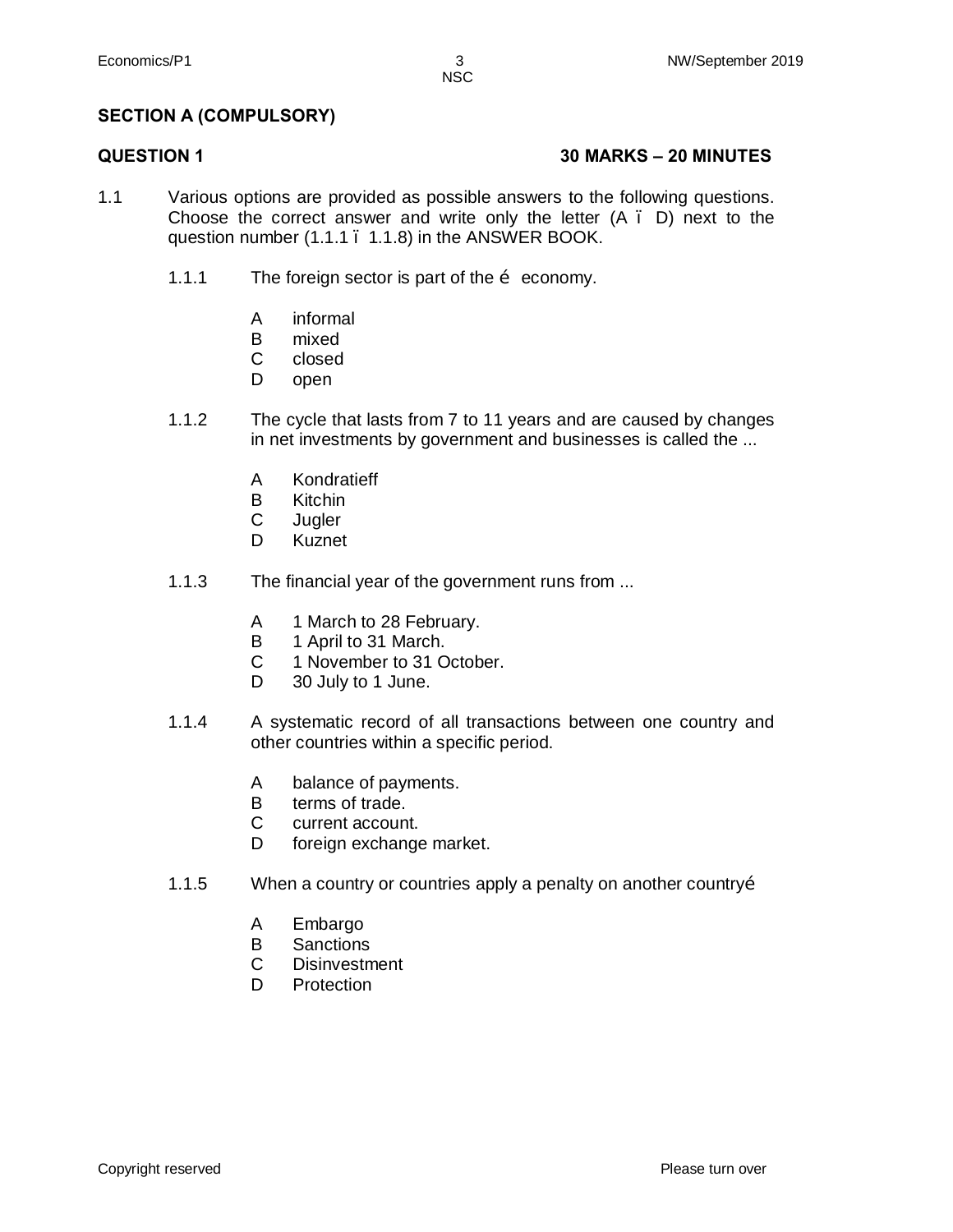- NSC
- 1.1.6 Development strategies like infrastructure and skills development were promoted through the implementation of  $\ddot{\text{o}}$ 
	- A Reconstruction and Development Programme.
	- B Growth, Employment and Redistribution.
	- C Accelerated Shared Growth Initiative of South Africa.
	- D. land redistribution.
- 1.1.7 A social indicator associated with health is  $\ddot{\text{o}}$ 
	- A the percentage enrolment in secondary schools.
	- B malnutrition.
	- C availability of electricity.
	- D infant mortality.
- 1.1.8 An incentive to encourage greater investment in skills training is  $\ddot{\text{o}}$ 
	- A Skills Development Programme.
	- B Corridors.
	- C Strategic Integrated Projects.
	- D Seta Technology Programme. (8 x 2) (16)
- 1.2 Choose a description from COLUMN B that matches an item in COLUMN A. Write only the letter  $(A \cdot I)$  next to the question number  $(1.2.1 \cdot 1.2.8)$  in the ANSWER BOOK.

| <b>COLUMN A</b> |                                              |              | <b>COLUMN B</b>                                                                           |     |
|-----------------|----------------------------------------------|--------------|-------------------------------------------------------------------------------------------|-----|
| 1.2.1           | Capital market                               | A            | when officials tend to obey rules and<br>regulations without judgement.                   |     |
| 1.2.2           | <b>Real figures</b>                          | B            | do not change direction until after the                                                   |     |
| 1.2.3           | Lagging indicators                           |              | business cycle has changed its direction.                                                 |     |
| 1.2.4           | <b>Bureaucracy</b>                           | $\mathsf{C}$ | allowed to respond to market forces within<br>certain limits.                             |     |
| 1.2.5           | Managed exchange<br>rates                    | D            | used to trade in factors of production                                                    |     |
| 1.2.6           | <b>Monetary Policy</b>                       | E            | also known as the national product at<br>constant prices.                                 |     |
| 1.2.7<br>1.2.8  | <b>World Bank</b><br><b>Production Price</b> | F            | an international institution that promote<br>economic recovery and development.           |     |
|                 | Index                                        | G            | where long term funds are borrowed and<br>saved by consumers and business<br>enterprises. |     |
|                 |                                              | H            | implemented by the SARB to try and<br>stabilize prices.                                   |     |
|                 |                                              |              | used to determine the prices of inputs.<br>(8 x 1)                                        | (8) |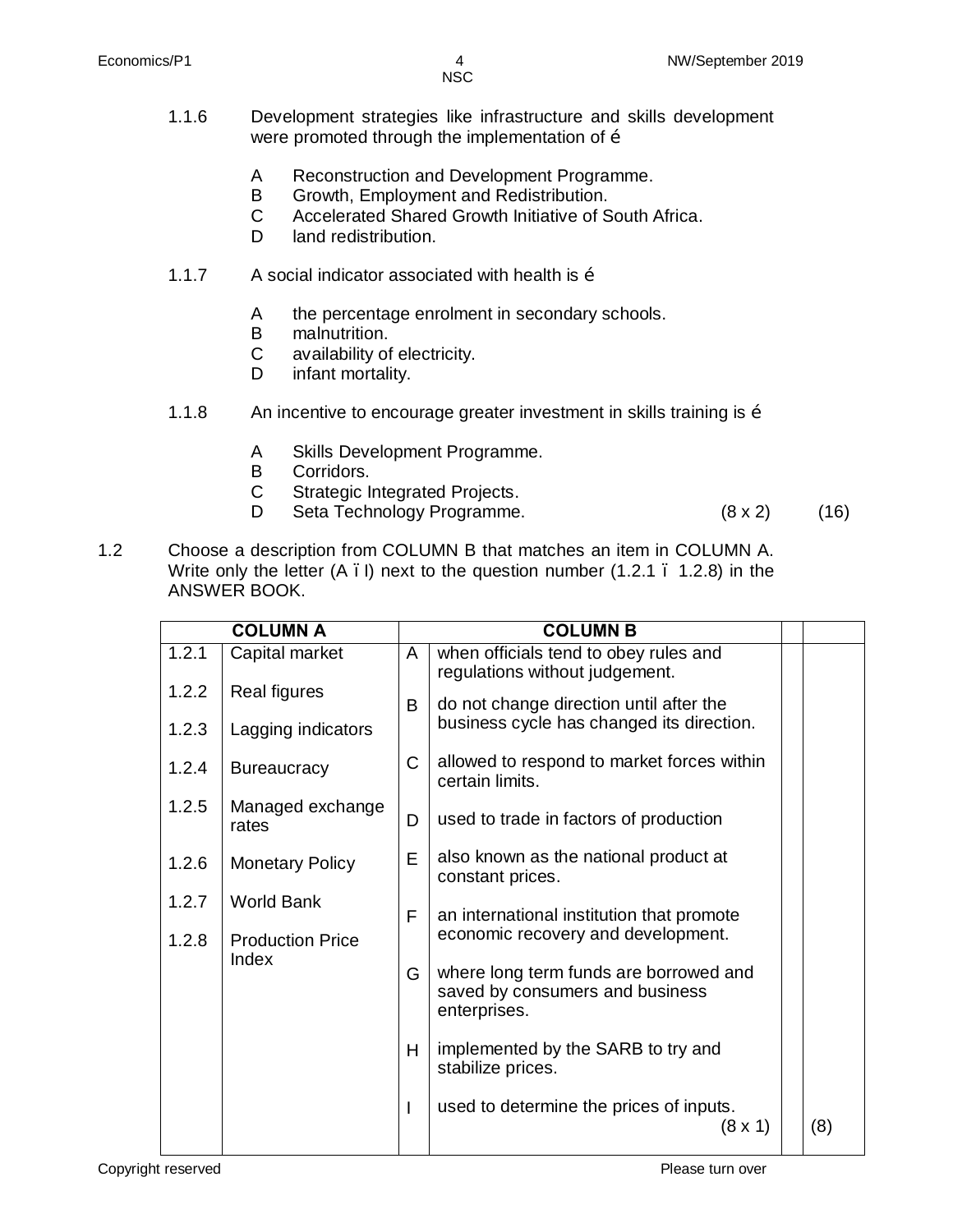- 1.3.1 The flow of goods and services between the participants in the circular flow.
- 1.3.2 Successive periods of growth and decline in economic activities.
- 1.3.3 Removal of unnecessary restrictions by law.
- 1.3.4 The exchange of goods and services across borders of the country.
- 1.3.5 Withdrawal of capital investment from a company or country.
- 1.3.6 Estimated number of years a newborn infant is likely to live. (6 x 1) (6)

#### **TOTAL SECTION A: 30**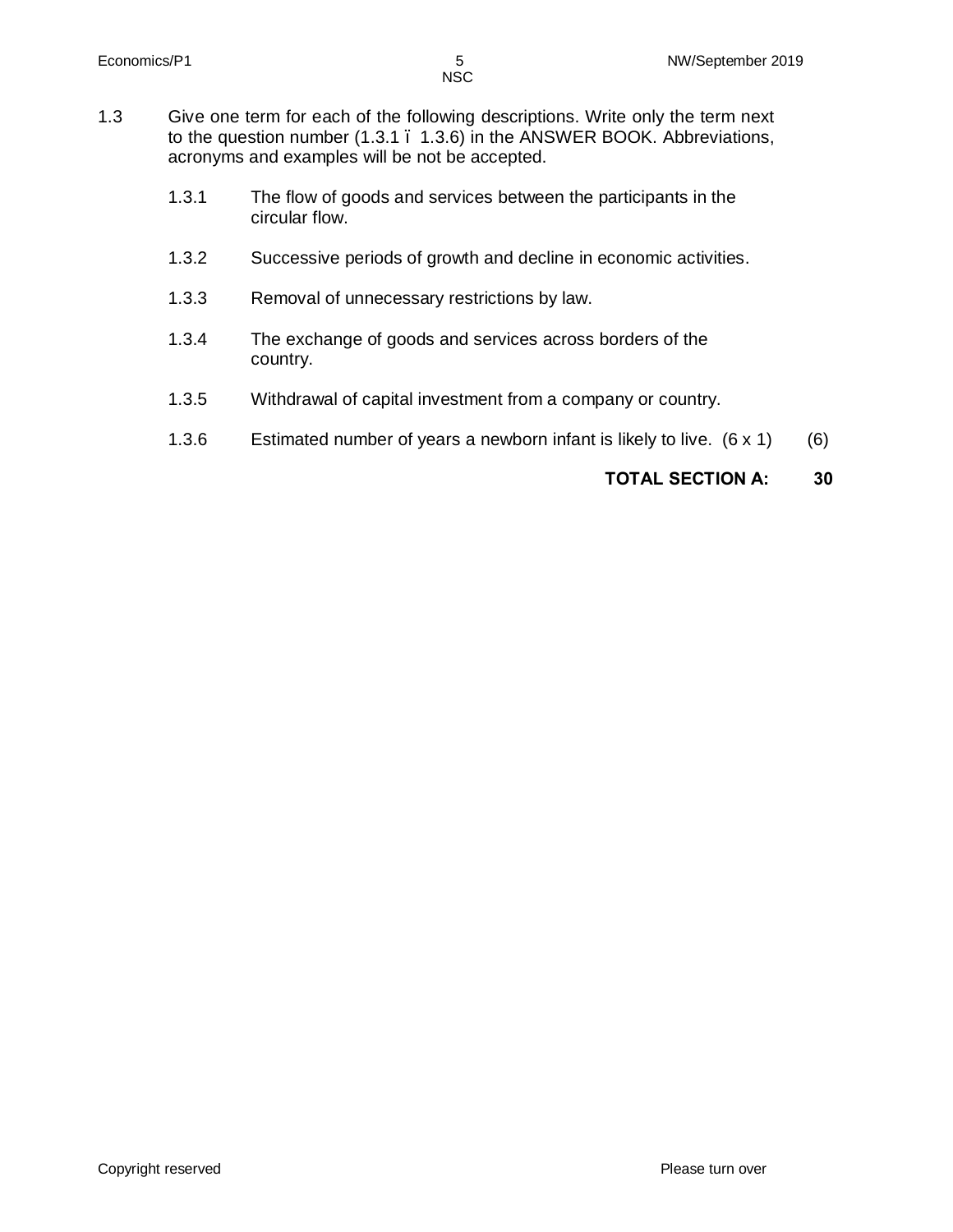#### **SECTION B**

Answer any TWO of the three questions from this section in the ANSWER BOOK.

# **QUESTION 2 MACROECONOMICS 40 MARKS – 30 MINUTES**

2.1 Answer the following questions:

| 2.1.1 | Name TWO injections in the circular flow. | $(2 \times 1)$ (2) |  |
|-------|-------------------------------------------|--------------------|--|
|       |                                           |                    |  |

- 2.1.2 Why should climatic conditions be considered for international trade? (1 x 2) (2)
- 2.2 Study the extract below and answer the questions that follow.

### **SOUTH AFRICA IN TECHNICAL RECESSION**

South Africa has officially entered a technical recession. The country of real gross domestic product has decreased by 0.7% in the second quarter of the year. A technical recession is two consecutive quarters of negative growth.

[Adapted from *www.engineeringnews.co.za/economy, 4 September 2018*]

| 2.2.1 | In which phase of the business cycle is a recession period<br>experienced? |         | (1) |
|-------|----------------------------------------------------------------------------|---------|-----|
| 2.2.2 | Give any industry currently experiencing a low economic growth<br>rate.    |         | (1) |
| 2.2.3 | Describe the term Gross Domestic Product.                                  |         | (2) |
| 2.2.4 | Briefly explain the impact a recession might have on the economy.          |         | (2) |
| 2.2.5 | How can the fiscal policy be used to stimulate a weakened<br>economy?      | (2 x 2) | (4) |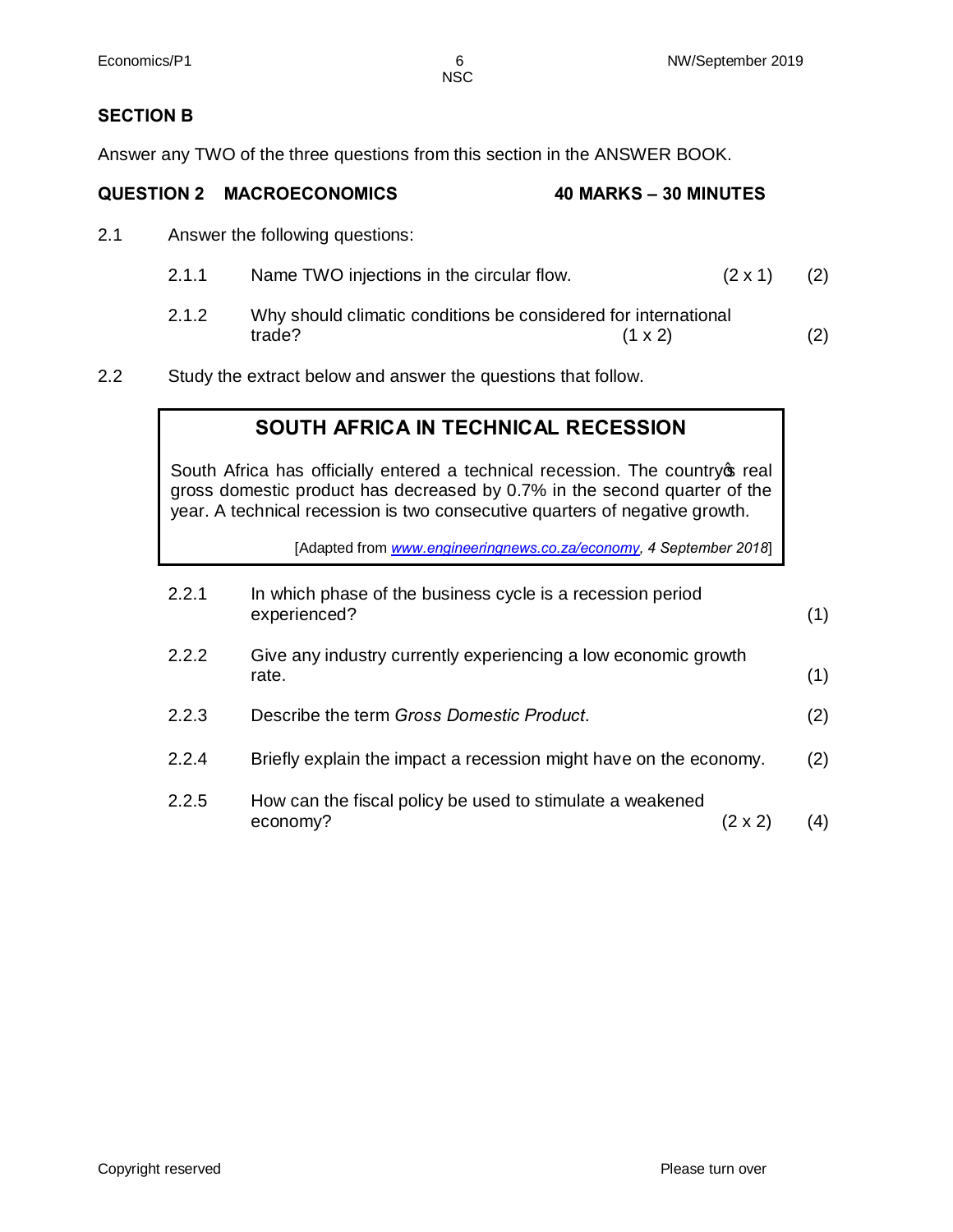2.3 Study the information below and answer the questions that follow.

#### **CAN PARASTATALS BE FIXED?**

As soon as the new public enterprises minister was sworn in, corruption and major reform became major themes on the agenda. SOEs have been crucial to the economy and fiscal system and need to perform well. Their sustainability is therefore key to the future of the economy.

The government is exposure to SOE is remains a risk to the country is fiscal position. Currently Eskom and Sanral have junk credit ratings with their large debt exposure. These structural and systemic problems called for privatisation. Another option could be renewable energy at half the price. Medupi and Kusile coal. fired power stations are operating over budget.

[Adapted from *News24, March 2018*]

|     | 2.3.1 | Give an example of renewable energy.                                                                                 |                | (1)         |
|-----|-------|----------------------------------------------------------------------------------------------------------------------|----------------|-------------|
|     | 2.3.2 | List any other State Owned Enterprise not mentioned in the extract<br>above.                                         |                | (1)         |
|     | 2.3.3 | Describe the term nationalisation.                                                                                   |                | (2)         |
|     | 2.3.4 | Why would the privatisation of an SOE benefit the economy?                                                           |                | (2)         |
|     | 2.3.5 | How can Eskom function more effectively to benefit the consumer?                                                     | $(2 \times 2)$ | (4)         |
| 2.4 |       | Discuss interest rates and import substitution as measures used to correct the<br>balance of payments disequilibria. | $(2 \times 4)$ | (8)         |
| 2.5 |       | Evaluate the functioning of markets in the circular flow model.                                                      |                | (8)<br>[40] |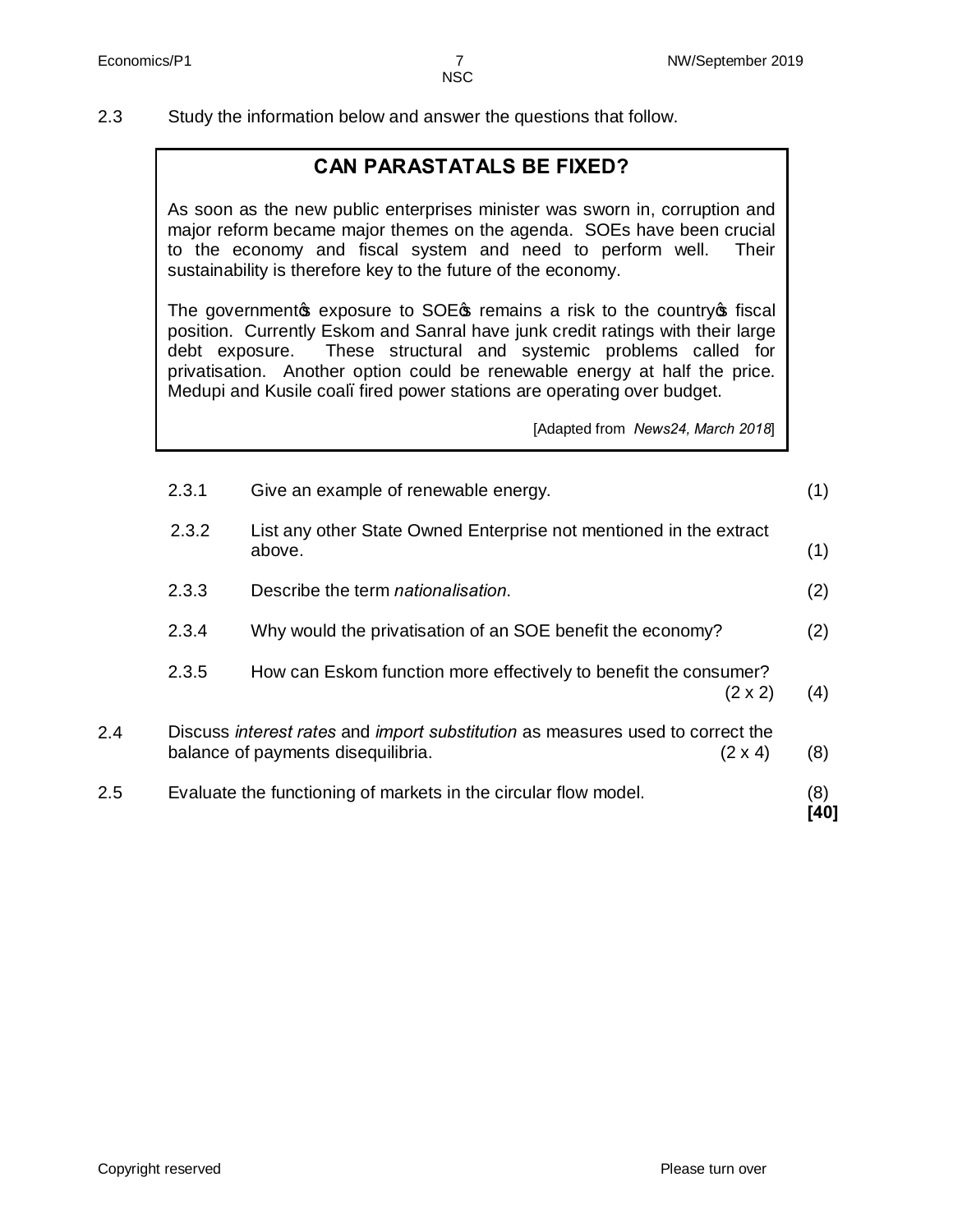#### **QUESTION 3 ECONOMIC PURSUITS 40 MARKS – 30 MINUTES**

- 3.1 Answer the following questions:
	- 3.1.1 Name TWO elements in the scorecard of Black Economic Empowerment.  $(2 \times 1)$  (2)
	- 3.1.2 Why are economic indicators used to assess the economy? (1 x 2) (2)
- 3.2 Study the extract below and answer the questions that follow.

#### **HUMAN DEVELOPMENT INDEX OF SOUTH AFRICA**

The HDI shows that South Africa is not the best in Sub-Sahara Africa. Our neighbouring country, Botswana, is the country with the best levels of quality of life on the Sub-Sahara continent. Regarding economic freedom, South Africa is in position 80 of 186 countries . behind Rwanda, Botswana and Mauritius.

[Adapted from *Rapport, 14 January 2018*]

| 3.2.1 | Give ONE factor that is used to measure human development.                                                   | (1) |
|-------|--------------------------------------------------------------------------------------------------------------|-----|
| 3.2.2 | Why is economic freedom in South Africa so important?                                                        | (1) |
| 3.2.3 | Describe the term <i>demography</i> .                                                                        | (2) |
| 3.2.4 | How will an improved infrastructure contribute to an increase in the<br>quality of life?                     | (2) |
| 3.2.5 | Comment about the success of the South African social policy in<br>boosting economic development.<br>(2 x 2) | (4) |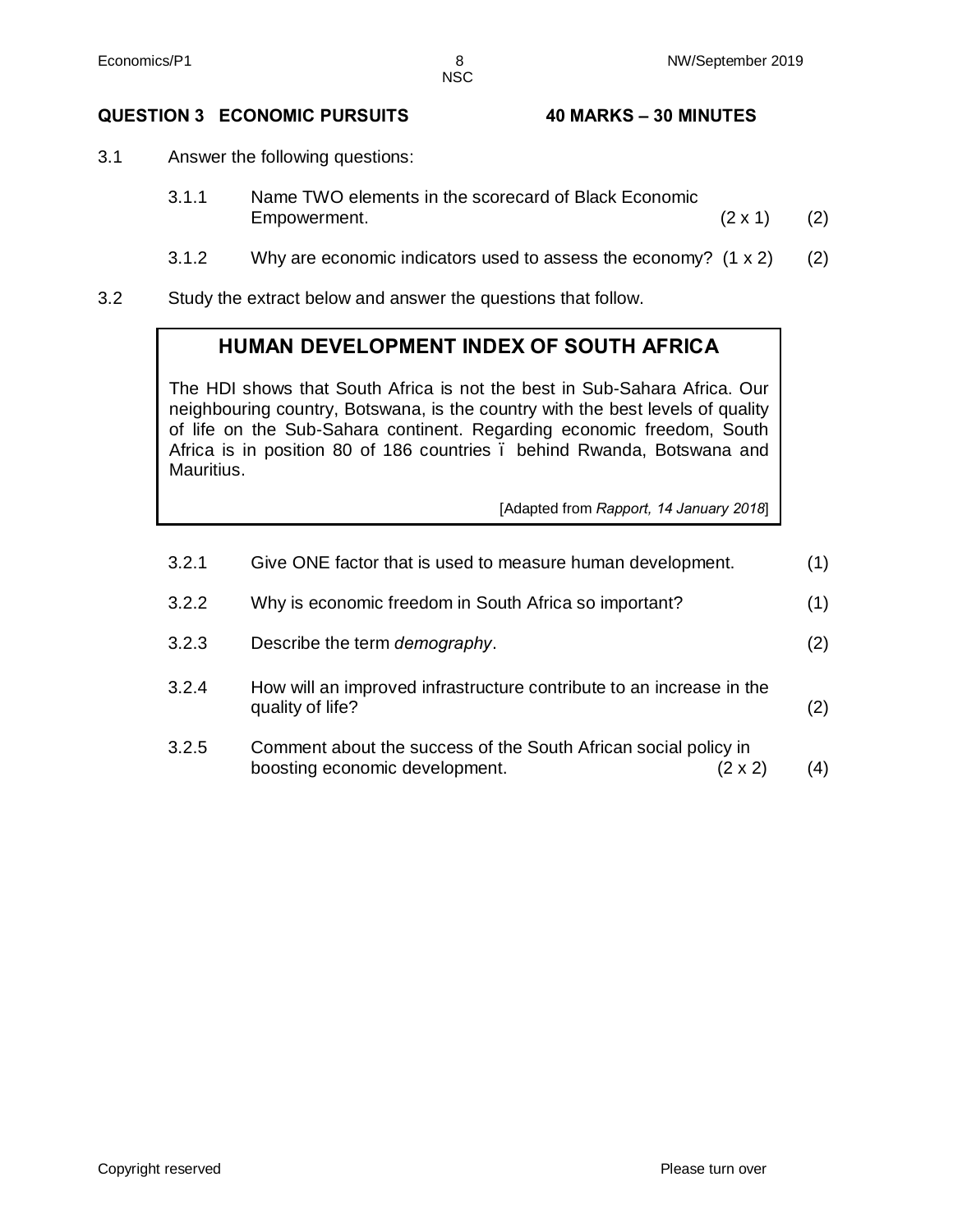#### 3.3 Study the extract below and answer the questions that follow.

### **THE SUPPLY-SIDE APPROACH TO SOUTH AFRICA'S GROWTH AND DEVELOPMENT**

Supply side policy includes any policy that improves economy oproductive potential and its ability to produce. Government actions include improving the factors of production and the performance of firms. It deals with the country of capacity to produce goods and services.

[Adapted from: *Economics Online*]

| 3.5 |       | How successful is the South Africas New Growth Path to influence<br>economic growth and economic development? |                | (8)<br>[40] |
|-----|-------|---------------------------------------------------------------------------------------------------------------|----------------|-------------|
| 3.4 |       | Differentiate between housing and urbanisation as social indicators.                                          | $(2 \times 4)$ | (8)         |
|     | 3.3.5 | How successful has the South African government been in<br>improving the quality of labour?                   | $(2 \times 2)$ | (4)         |
|     | 3.3.4 | What positive role can the government play in improving the quality<br>of natural resources?                  |                | (2)         |
|     | 3.3.3 | Describe the term capital deepening.                                                                          |                | (2)         |
|     | 3.3.2 | Why should a country produce more goods and services?                                                         |                | (1)         |
|     | 3.3.1 | Give any factor that can improve the production capacity of a firm.                                           |                | (1)         |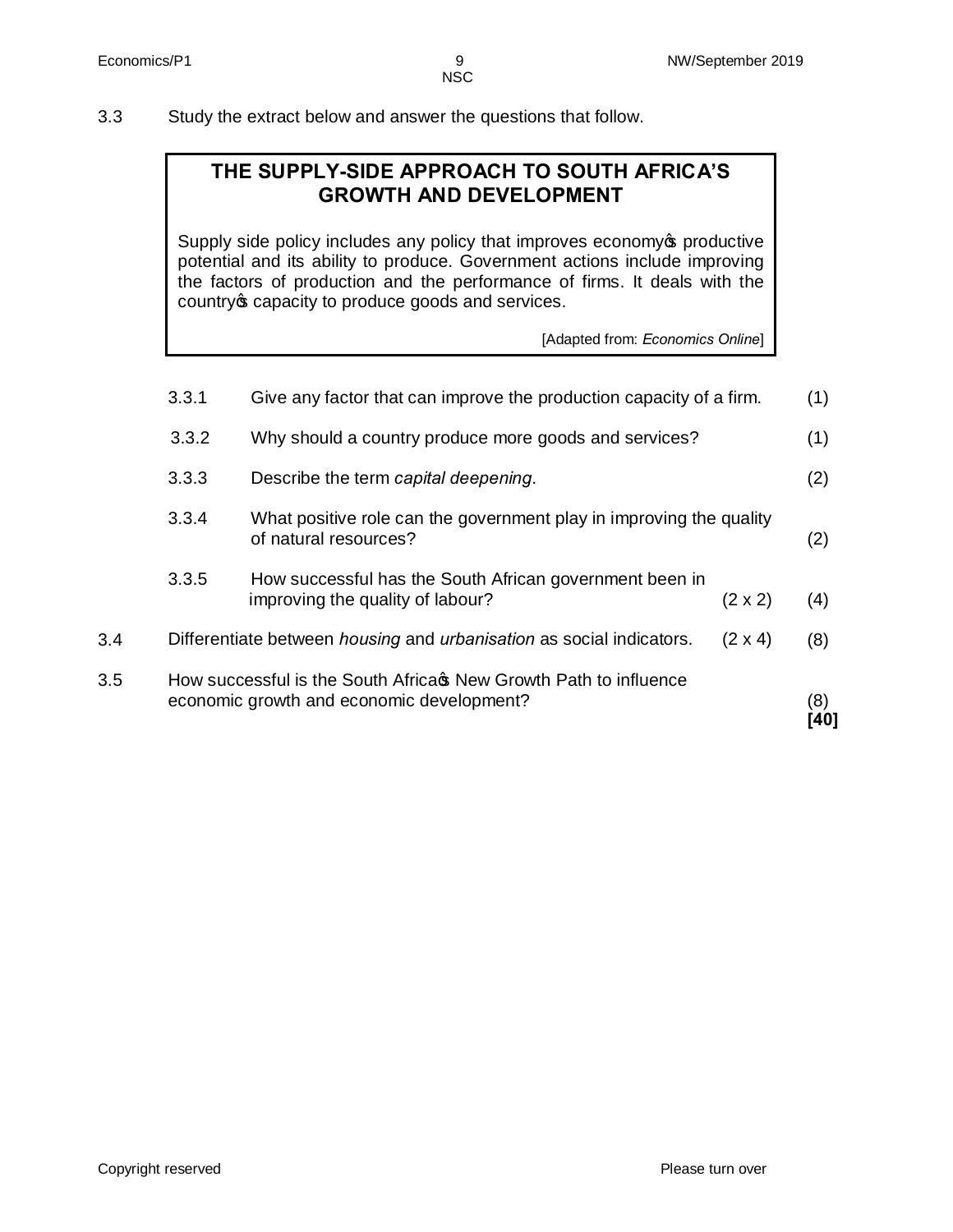### **QUESTION 4 MACROECONOMICS & ECONOMIC PURSUITS**

#### **40 MARKS – 30 MINUTES**

- 4.1 Answer the following questions:
	- 4.1.1 Name any TWO member states which form part of BRICS. (2 x 1) (2)
	- 4.1.2 What effect will the depreciation of the Rand have on the demand for foreign goods?  $(1 \times 2)$  (2)
- 4.2 Study the information below and answer the questions that follow.



[Adapted from *South African Budget and Tax Guide 2019/20*]

| 4.2.1 | What is the main source of government income?                               |         | (1) |
|-------|-----------------------------------------------------------------------------|---------|-----|
| 4.2.2 | Why are certain food items exempted from VAT?                               |         | (1) |
| 4.2.3 | Describe the term capital gains tax.                                        |         | (2) |
| 4.2.4 | Briefly explain why education receives the largest part of the<br>budget.   |         | (2) |
| 4.2.5 | How will an increase in VAT affect the economically marginalised<br>people? | (2 x 2) | (4) |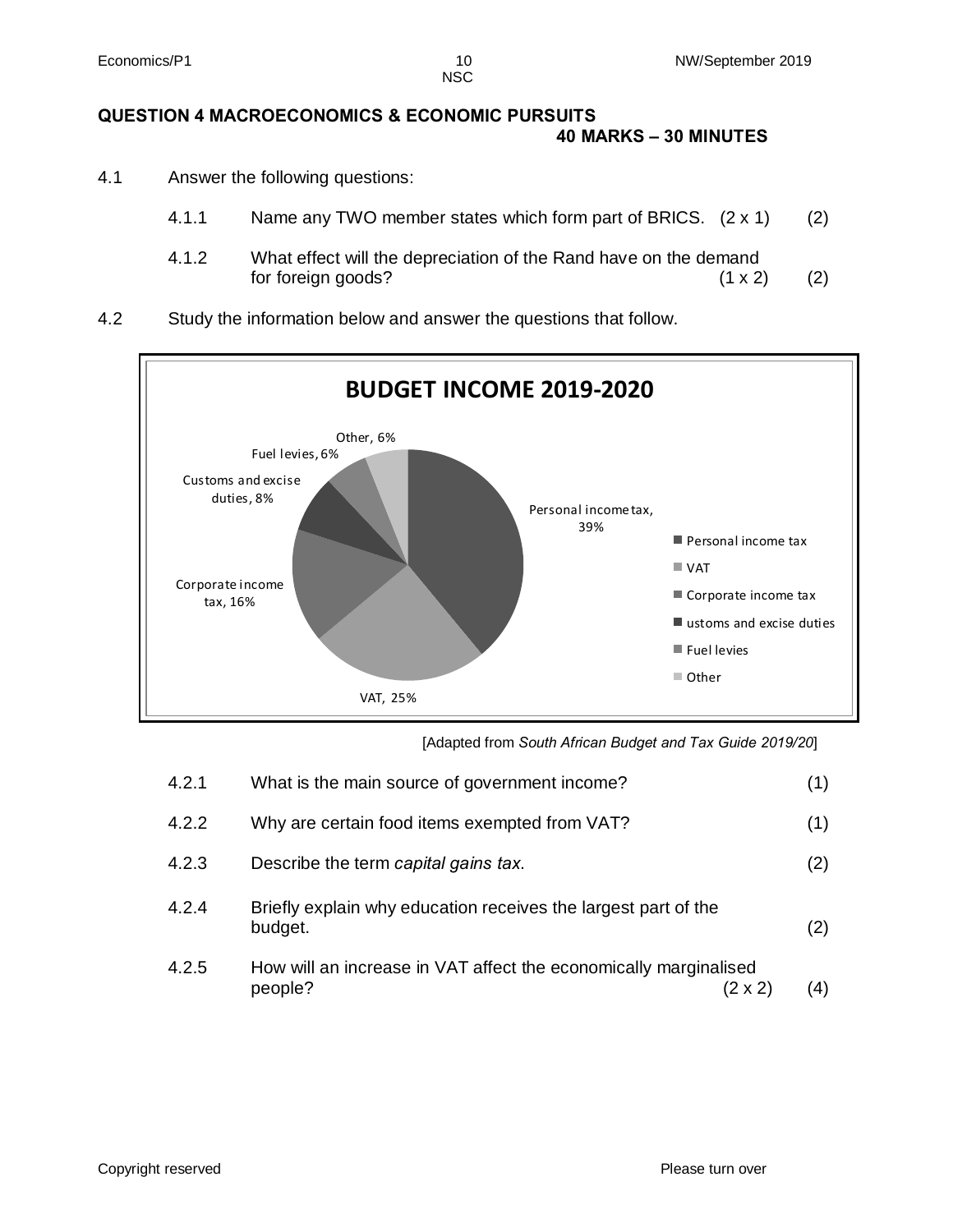4.3 Study the cartoon below and answer the questions that follow.



[Adapted from *Google Images*]

|     |        | <b>TOTAL SECTION B:</b>                                                                                   |                | 80          |
|-----|--------|-----------------------------------------------------------------------------------------------------------|----------------|-------------|
| 4.5 | trade? | How is the South African economy influenced by the effects of international                               |                | (8)<br>[40] |
| 4.4 |        | With the aid of a Phillips curve, briefly explain the relationship between<br>unemployment and inflation. |                | (8)         |
|     | 4.3.5  | How can the developed and developing countries level the playing<br>field?                                | $(2 \times 2)$ | (4)         |
|     | 4.3.4  | What negative effect might HIV / AIDS have on countries in the<br>South?                                  |                | (2)         |
|     | 4.3.3  | Describe the term globalisation.                                                                          |                | (2)         |
|     | 4.3.2  | Name ONE category which is used to compare developed and<br>developing countries.                         |                | (1)         |
|     | 4.3.1  | Name ONE country that forms part of the Northern hemisphere.                                              |                | (1)         |